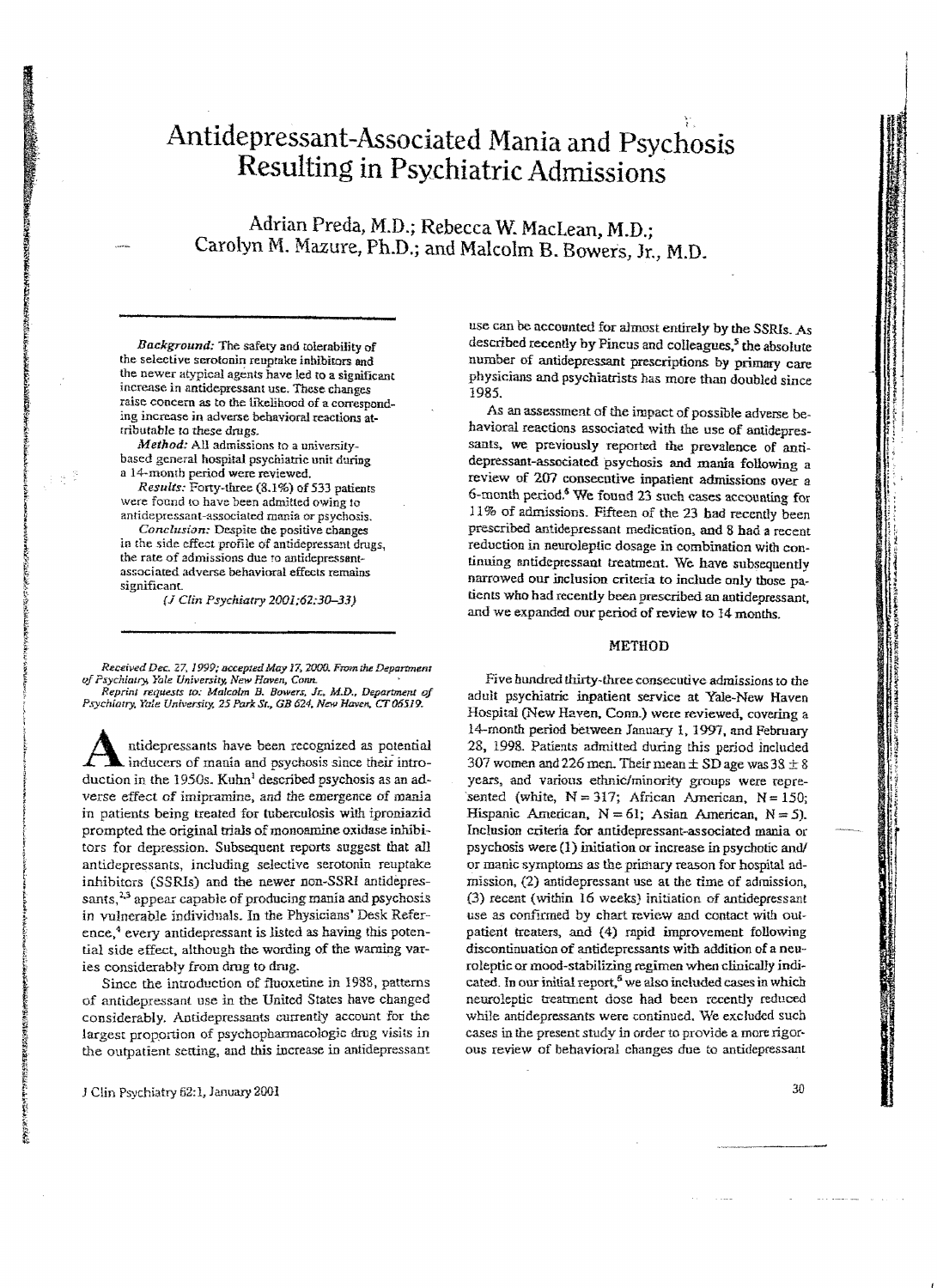treatment. Exclusion criteria were (1) stable medication regimen prior to admission, (2) severe characterological disturbance including borderline personality disorder, or (3) concurrent substance use at time of admission.

Statistical analyses included calculation of the ratio of cases meeting criteria for antidepressant exacerbation of psychosis or mania to all cases reviewed. Means and standard deviations of clinical data sets were also computed.

#### RESULTS

Forty-three cases of psychosis or mania (3.1%) were judged by our inclusion criteria to be related to antidepressant administration. This figure reflects a crude incidence rate of 6.8% per year. Thirty were women and 13 were men, with ages ranging from 21 to 55 years (mean  $\pm$  SD = 36  $\pm$  9 years). The mean duration of illness was  $14±9$  years, and the mean age at onset was  $22±11$ years. The majority were white  $(N = 35; 81\%)$ , and only  $44\%$  (N = 19) had ever been married. Diagnostic categories at admission included DSM-IV bipolar I disorder  $(N = 15)$ , major depressive disorder with psychotic features  $(N = 9)$ , schizoaffective disorder bipolar type  $(N = 8)$ , schizophrenia  $(N = 7)$ , and other Axis I disorders (autism,  $N = 1$ ; generalized anxiety disorder,  $N = 1$ ; dementia,  $N = 1$ ; psychotic disorder not otherwise specified (NOS),  $N = 1$ ). At the time of admission, 29 patients were receiving neuroleptics, and 25 were taking mood stabilizers (valproic acid,  $N = 14$ ; lithium,  $N = 6$ ; carbamazepine,  $N = 4$ ; topiramate,  $N = 1$ ). Table 1 provides data on antidepressant treatment that was started prior to admission. Of note, in the tricyclic antidepressant (TCA) subgroup, 5 patients  $(12%)$  were receiving a TCA agent as monotherapy, whereas the other  $4(9%)$  received a combination of an SSRI and a TCA. Venlafaxine is listed as "atypical," although it is considered to have some SSRI properties.

#### Case Examples

*Case* 1. Ms. A, a 52-year-old, married, white woman with a past history of bipolar disorder, presented for admission after 2 weeks of severely decreased sleep, appetite, and concentration as well as pressured speech, racing thoughts, and command auditory hallucinations with suicidal content. At admission, she reported that her daily fluvoxamine dose had been increased from 150 to 300 mg and desipramine, 50 mg/day, was added to treat increased depressive symptoms 4 weeks preceding admission. Admission medications also included risperidone, 1 mg; zolpidem, 10 mg; and oxazepam, 10 mg (total daily doses). At admission, desipramine and fluvoxamine were discontinued. As the patient refused both divalproex sodium and lithium owing to past reported adverse effects, a gabapentin trial was initiated. The patient was discharged after 3 days of hospitalization on treatment with gabapentin, 900 mg/day; risperidone, 1 mg/day; and zolpidem. 10 mg

| Antidepressant                                                                                                                                                                                       | N  | q, |
|------------------------------------------------------------------------------------------------------------------------------------------------------------------------------------------------------|----|----|
| SSRIs                                                                                                                                                                                                | 30 | 70 |
| Fluoxetine                                                                                                                                                                                           | 4  | ۰9 |
| Fluvoxamine                                                                                                                                                                                          | 4  | 9  |
| Paroxetine                                                                                                                                                                                           | 9  | 21 |
| Sertraline                                                                                                                                                                                           | 13 | 30 |
| Atypical antidepressants                                                                                                                                                                             | 9  | 21 |
| Buoropion                                                                                                                                                                                            | 4  | 9  |
| Nefazodone                                                                                                                                                                                           | 2  | 5  |
| Venlafaxine                                                                                                                                                                                          | 3  |    |
| TCA5                                                                                                                                                                                                 | 9  | 21 |
| Amitriptyline                                                                                                                                                                                        | 2  |    |
| Desipramine                                                                                                                                                                                          | 3  |    |
| Imipramine                                                                                                                                                                                           |    |    |
| Nortriptyline                                                                                                                                                                                        |    |    |
| "Abbreviations: SSRI = selective serotonin reuptake inhibitor,<br>TCA = tricyclic antidepressant. Five cases were receiving<br>combination therapy, and each agent is noted in the table; therefore, |    |    |
| $N = 48$ for drugs: bupropion and amitriptyline, $N = 1$ ; imipramine and                                                                                                                            |    |    |

q.h.s., with no psychotic symptoms. pressured speech, or racing thoughts.

fluoxetine, N = 1; sertraline and bupropion, N = 1; sertraline and nortriptyline, N = 1; fluvoxamine and desipramine, N = 1.

*Case* 2. Ms. **B.** a 42-year-old, divorced, white woman. had a 1-year history of depression treated with fluoxetine. 20 mg/day; lithium. 900 mg/day, for augmentation; and thioridazine, 75 mg/day, for sleep. Approximately 4 months prior to the present admission, her depression worsened. Fluoxetine was increased to 40 mg/day, and imipramine, 50 mg/day, was added to her regimen. The patient began to experience derogatory and then command auditory ballucinations to kill herself, which were regarded as a further aggravation of her depression, and imipramine was increased to 100 mg/day. At admission, both fluoxetine and imipramine were discontinued. Initially, lithium was maintained at 900 mg/day, thioridazine was increased to 150 mg/day, and clonazepam, 1.5 mg/day, was added. Subsequently, lithium was tapered and discontinued, and thioridazine was changed to olanzapine. Over the next 2 weeks, the patient's mood brightened, her energy level and sleep were restored, and her suicidal ideation and auditory ballucinations receded. The patient was discharged on treatment with olanzapine, 15 mg/day, and clonazepam, 1.5 mg/day, with improved mood and freedom from psychotic symptoms.

*Case* 3. Ms. C. a 49-year-old. widowed, African American woman, presented for her first psychiatric admission with anxious mood, decreased sleep, and frank paranoid delusions. Her past psychiatric history was negative until 3 months prior to admission, when she was started on venlafaxise, 75 mg/day, for "low mood and anxiety." One week prior to admission, the patient began to feel unsafe unless surrounded by family members, started to think that television messages were directed to her. and reported having overwhelming feelings of doom, as if her family members and she might die. At admission, venlafaxine was discontinued, and olanzapine, 10 mg/day, and Clonazepam,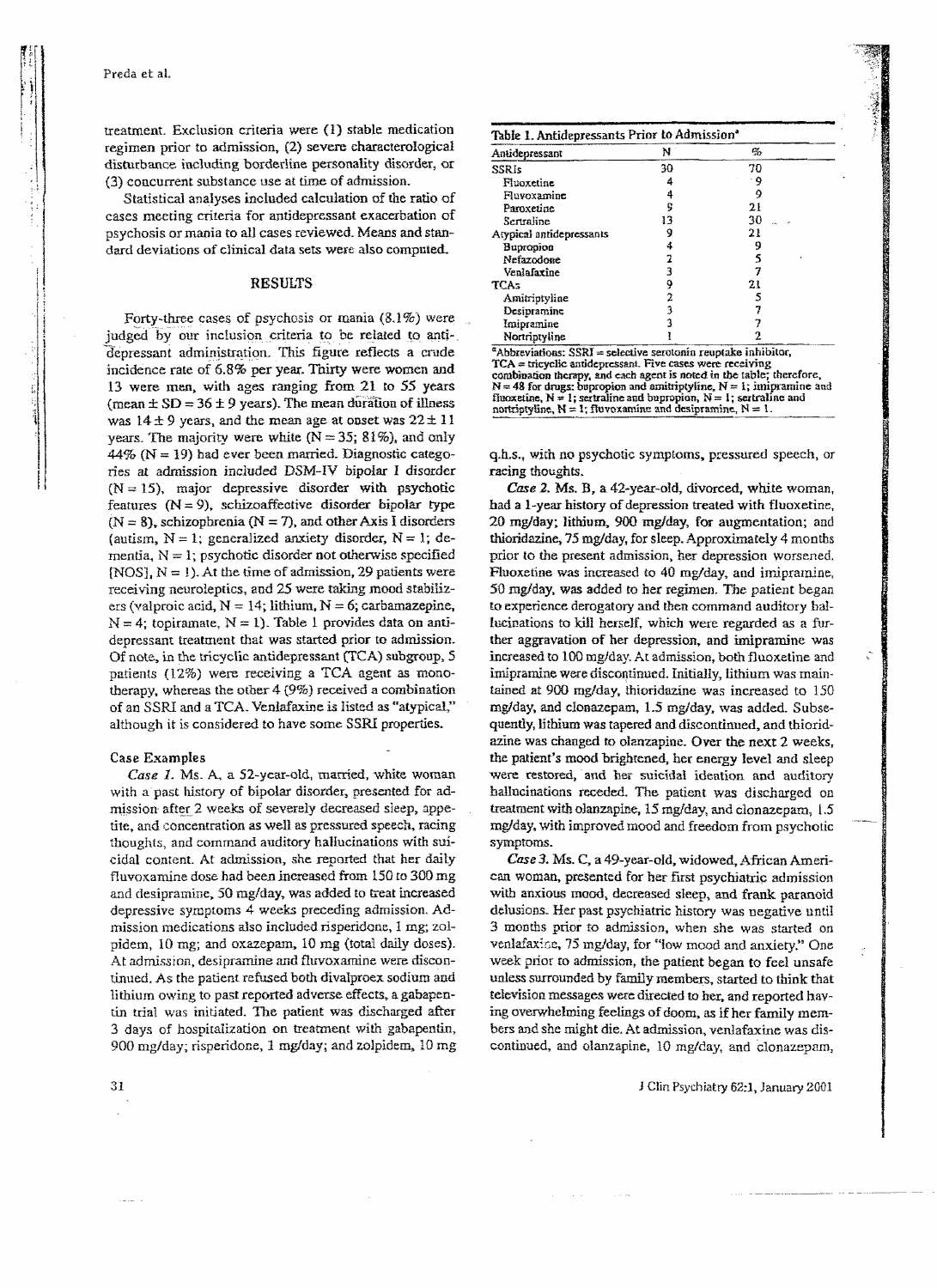1.5 mg/day, were started. The patient's symptoms remitted rapidly, and she was discharged to home 3 days after admission.

### DISCUSSION

Our retrospective analysis of 533 consecutive inpatient admissions over a 14-montb period yielded an 8.1% prevalence of apparent antidepressant-induced psychosis or mania. This rate of decompensation associated with antidepressants in susceptible individuals raises the concern that as the amount of antidepressant prescriptions has increased over the past 10 years, so has the rate of significant adverse events. These findings suggest the need for increased vigilance in prescribing practices for this commonly used pharmacotherapy.

Psychiatric history was highlighted in this study as an important indicator of potential susceptibility to antidepressants. Most cases meeting inclusion criteria were known to have a psychotic/manic diathesis by history. A past history of psychosis was found in 61% ( $N = 26$ ) of our group and seems to represent a strong risk factor for adverse behavioral change associated with antidepressant treatment. Most patients had been ill for a long time (mean duration of illness  $= 14$  years). Although many patients with a history of psychosis or mania may require an antidepressant trial, close monitoring for adverse effects of the antidepressant is warranted, and early detection of adverse behavioral change should be a hallmark of treatment. Twelve of our cases represented new-onset mania *oc* psychosis. Such cases are not the focus of this report, but based on our clinical experience. they are not rare. We do not think that our data should be interpreted as showing that SSRIs are more likely than other antidepressants to be associated with mania or psychosjs in susceptible individuals. Rather, the number of cases of mania or psychosis during SSRI treatment very likely reflects the increased use of these drugs generally.

The capacity of antidepressants to exacerbate psychosis and mania has long been known. In addition to Kuhn's early observations,<sup>1</sup> Klein and Fink<sup>1</sup> called attention to psychotic and manic responses to imipramine in 1962, and B aldessarini and Willmuth<sup>8</sup> reported psychotic reactions during amitriptyline therapy in 1968. With the advent of the newer antidepressants, a number of studies reported a decreased risk for inducing mania/psychosis as part of a generally improved side effect profile.<sup>9,10</sup> There has been some disagreement as to whether antidepressant-associated mania is related to course of illness or antidepressant use.2 The question of which antidepressants are more likely to facilitate a switch to mania has received considerable attention in clinical trials. Cohn and colleagues<sup>11</sup> compared fluoxetine and imipramine in a placebo-controlled, double-blind treatment of bipolar depression. The results did not favor either drug as less likely to induce mania. In a double-blind study, Young and associates<sup>12</sup> compared the addition of paroxetine or a second mood stabilizer with a mood-stabilizer regimen for bipolar depression. Although the numbers were small (11 received paroxetlne), no manic exacerbations were recorded. Amsterdam and associates<sup>13</sup> reported a low mania switch rate in a double-blind study of fluoxetine monotherapy in bipolar II disorder. However, there are case series reporting manic reactions in association with other SSRIs and with bupropion.<sup>14,15</sup> Overall, the available data may suggest less risk of manic switch with paroxetine and bupropion, but the differences are likely relative rather than absolute. Ghaemi and associates<sup>16</sup> have highlighted concerns regarding possible underdiagnosis of bipolar disorder and overutilization of antidepressants.

Our review has several limitations. Among these is the retrospective design of the study. As a function of this design, it is difficult to ensure that the emergence of psychotic or manic symptoms was due to the initiation of antidepressant treatment and not intrinsic to the disease course. In addition, we used an arbitrary cutoff of 4 months as maximal latency to symptom onset from antidepressant start date. In the future, a shorter latency pericd would minimize the risk for false-positive cases. However, the apparent correlation of prompt symptom remission with antidepressant withdrawal strengthens the argument that manic and psychotic symptoms are secmidary effects of the drug. Owing largely to the ongoing pressures of managed care to shorten the length of inpatient hospitalization, the majority of patients had an initiation or increase in neuroleptic shortly. after antidepressant discontinuation. In some cases, the severity of the patient's symptoms mandated this aggressive treatment strategy. In less severe cases. however, the argument for an antidepressant as the etiology for psychiatric decompensation would be strengthened if stopping the drug alone. in the supervised inpatient setting, were evaluated as a sufficient first step in treatment. Finally, we consider this report primarily a case series highlighting the issue of antidepressant-induced mania and psychosis, not a study of incidence or prevalence of this phenomenon. A control group was therefore not included.

The neurobiological mechanism responsible for antidepressant exacerbation of manic and psychotic symptoms is unknown. There has been some preclinical research that may be relevant, however. For example, Tanda and coworkers<sup>17</sup> have shown that administration of desipramine or fluoxetine (10 mg/kg i.p. once a day for 2 weeks) differentially affected monoamine efflux in rat prefrontal cortex as measured by transcerebral microdialysis. The authors conclude that chronic fluoxetine is associated with normal presynaptic dopamine transmission in the prefrontal cortex as a result of tolerance to a fluoxetine-induced early increase in extracellular dopamine. In contrast, chronic desipramine is associated with an jn-